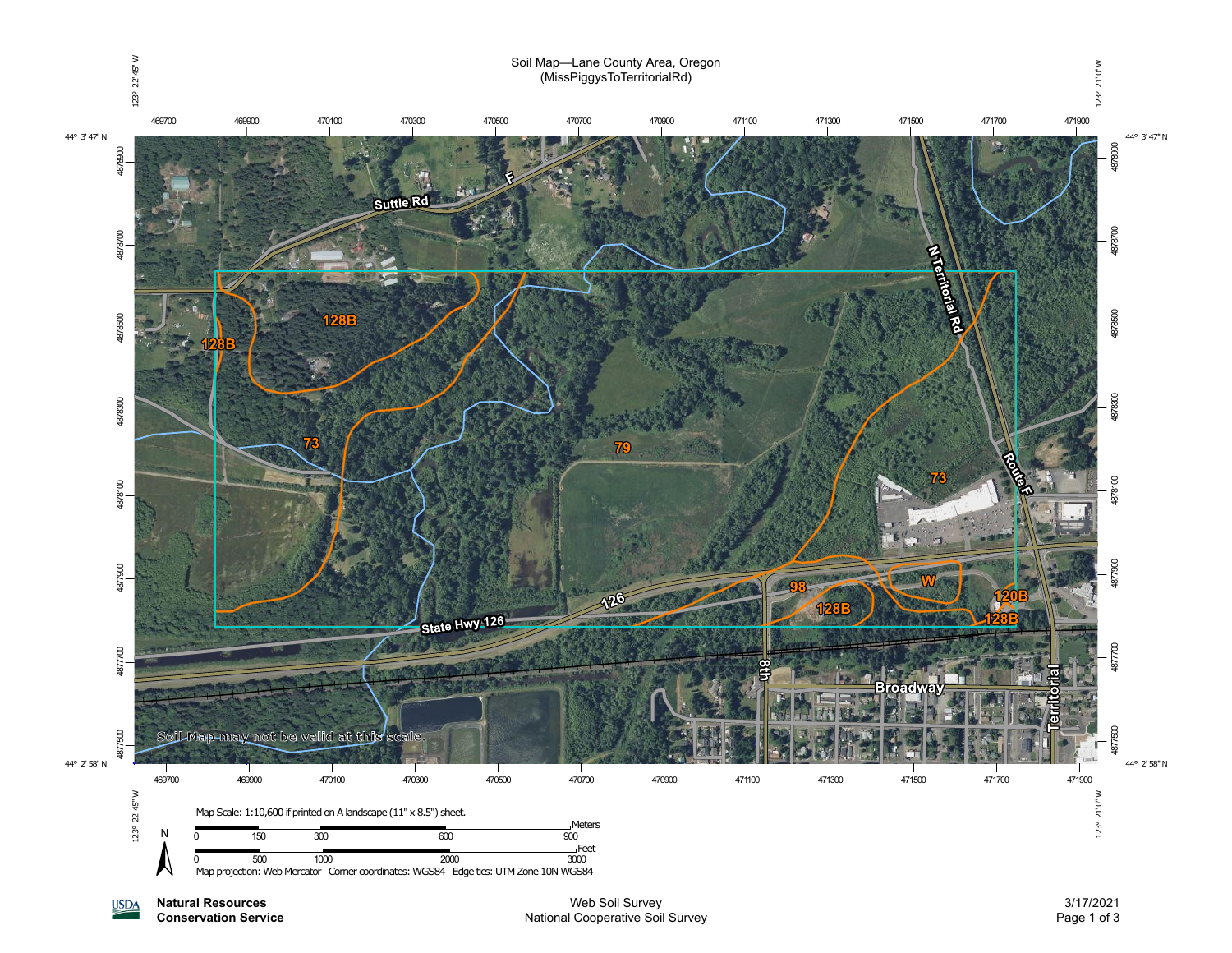|                                                                                                                                                                                                                                         | <b>MAP LEGEND</b>                                                                                                                                                                                                                                                                                                                                                                                                                                  | <b>MAP INFORMATION</b>                                                                                                                                                                                                                                                                                                                                                                                                                                                                                                                                                                                                                                                                                                                                                                                        |
|-----------------------------------------------------------------------------------------------------------------------------------------------------------------------------------------------------------------------------------------|----------------------------------------------------------------------------------------------------------------------------------------------------------------------------------------------------------------------------------------------------------------------------------------------------------------------------------------------------------------------------------------------------------------------------------------------------|---------------------------------------------------------------------------------------------------------------------------------------------------------------------------------------------------------------------------------------------------------------------------------------------------------------------------------------------------------------------------------------------------------------------------------------------------------------------------------------------------------------------------------------------------------------------------------------------------------------------------------------------------------------------------------------------------------------------------------------------------------------------------------------------------------------|
| Area of Interest (AOI)<br><b>Soils</b><br>المحالي<br>П<br><b>Special Point Features</b><br>Blowout<br>$\omega$<br><b>Borrow Pit</b><br>⊠<br>嵏<br>Clay Spot<br>♦<br>Gravel Pit<br>X<br><b>Gravelly Spot</b><br>ឹ                         | Spoil Area<br>≋<br>Area of Interest (AOI)<br>Δ<br><b>Stony Spot</b><br>Very Stony Spot<br>m<br>Soil Map Unit Polygons<br>Ŷ<br>Wet Spot<br>Soil Map Unit Lines<br>Other<br>Δ<br>Soil Map Unit Points<br><b>Special Line Features</b><br>$\epsilon$<br><b>Water Features</b><br><b>Streams and Canals</b><br>Transportation<br>Rails<br>$^{\rm ++}$<br><b>Closed Depression</b><br>Interstate Highways<br>๛<br><b>US Routes</b><br>Major Roads<br>23 | The soil surveys that comprise your AOI were mapped at<br>1:20,000.<br>Warning: Soil Map may not be valid at this scale.<br>Enlargement of maps beyond the scale of mapping can cause<br>misunderstanding of the detail of mapping and accuracy of soil<br>line placement. The maps do not show the small areas of<br>contrasting soils that could have been shown at a more detailed<br>scale.<br>Please rely on the bar scale on each map sheet for map<br>measurements.<br>Source of Map: Natural Resources Conservation Service<br>Web Soil Survey URL:<br>Coordinate System: Web Mercator (EPSG:3857)<br>Maps from the Web Soil Survey are based on the Web Mercator<br>projection, which preserves direction and shape but distorts<br>distance and area. A projection that preserves area, such as the |
| Landfill<br>O<br>Lava Flow<br>Λ.<br>غلم<br>Mine or Quarry<br>參<br>o<br><b>Perennial Water</b><br>O<br>Rock Outcrop<br>Saline Spot<br>╇<br>$\degree\degree$<br>Sandy Spot<br>e<br>Sinkhole<br>Ô<br>Slide or Slip<br>Þ<br>Sodic Spot<br>Ø | <b>Local Roads</b><br>ez d<br><b>Background</b><br>Aerial Photography<br>Marsh or swamp<br>Miscellaneous Water<br>Severely Eroded Spot                                                                                                                                                                                                                                                                                                             | Albers equal-area conic projection, should be used if more<br>accurate calculations of distance or area are required.<br>This product is generated from the USDA-NRCS certified data as<br>of the version date(s) listed below.<br>Soil Survey Area: Lane County Area, Oregon<br>Survey Area Data: Version 17, Jun 11, 2020<br>Soil map units are labeled (as space allows) for map scales<br>1:50,000 or larger.<br>Date(s) aerial images were photographed: May 23, 2020-May<br>28, 2020<br>The orthophoto or other base map on which the soil lines were<br>compiled and digitized probably differs from the background<br>imagery displayed on these maps. As a result, some minor<br>shifting of map unit boundaries may be evident.                                                                     |